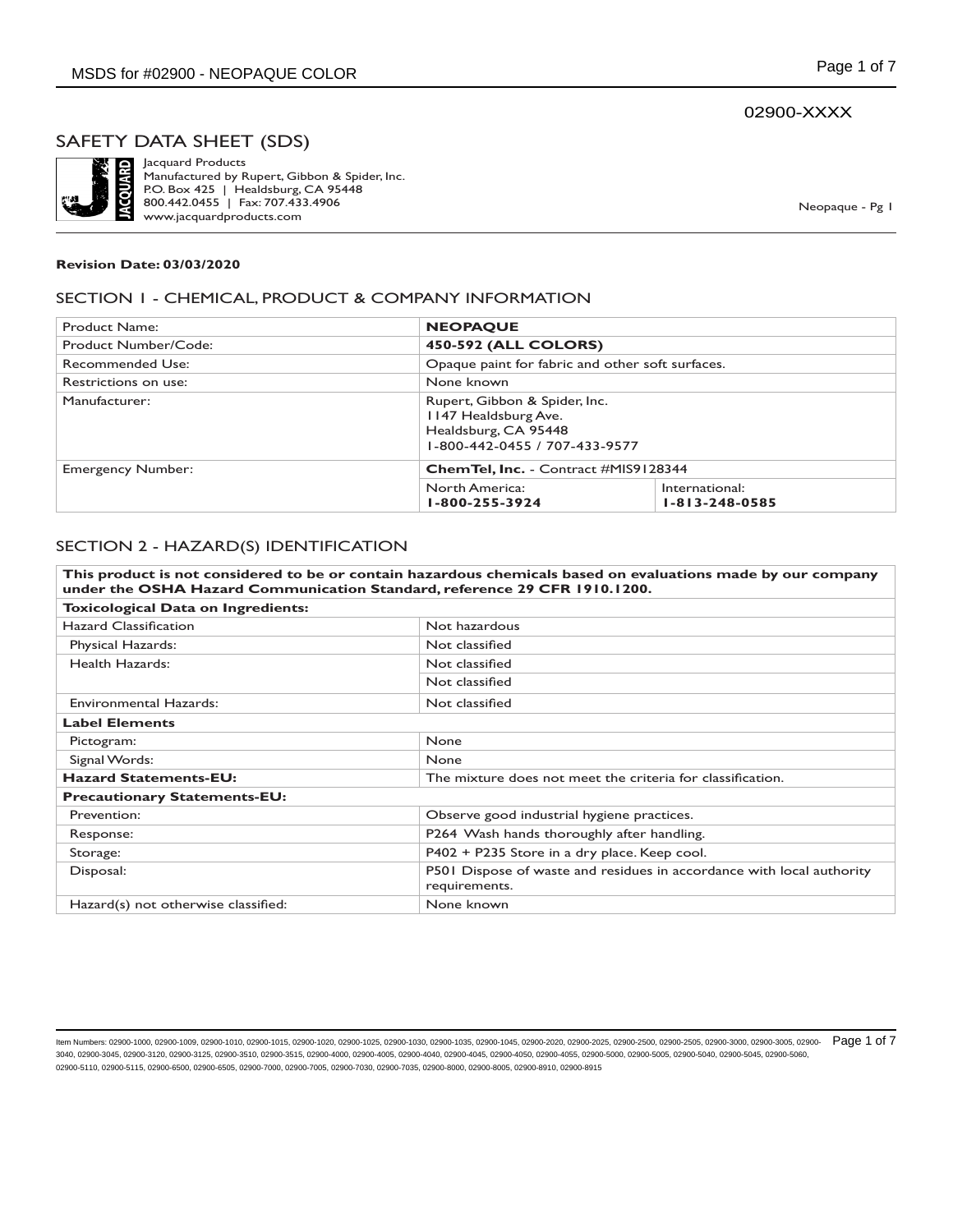Rupert, Gibbon & Spider, Inc. | P.O. Box 425 | Healdsburg, CA 95448 | 800.442.0455 | Fax: 707.433.4906 | www.jacquardproducts.com

# SECTION 3 - COMPOSITION / INFORMATION ON INGREDIENTS

| <b>Composition</b>      | % by Weight     | CAS#            |
|-------------------------|-----------------|-----------------|
| Ammonium hydroxide      | $\leq$ /= 0.5%  | $1336 - 21 - 6$ |
| Diethylaminoethanol     | < 0.1%          | $100 - 37 - 8$  |
| Acrylic polymer(s)      | $>$ /= 22%      | N/A             |
| Residual monomers       | $\leq$ /= 0.02% | N/A             |
| Urethane resins         | $>$ /= 29%      | N/A             |
| Diethylene Glycol       | $\le$ /= 0.021% | N/A             |
| Propylene glycol        | $<$ $1\%$       | N/A             |
| Monobutyl ether         | 0.01%           | N/A             |
| <b>Titanium Dioxide</b> | $>$ /= 0.5%     | N/A             |

# SECTION 4 - FIRST AID MEASURES

| <b>Description of first aid measures:</b>                                                                    |                                                                                                                                                |  |
|--------------------------------------------------------------------------------------------------------------|------------------------------------------------------------------------------------------------------------------------------------------------|--|
| Eye contact:                                                                                                 | Wash immediately with large amounts of water for 15 minutes. Get<br>medical attention if necessary. Do not wear contact lenses while handling. |  |
| Ingestion:                                                                                                   | Dilute with water and get medical attention immediately.                                                                                       |  |
| Inhalation:<br>Move to fresh air.                                                                            |                                                                                                                                                |  |
| Aside from the information found under description of first aid measures and indication of immediate medical |                                                                                                                                                |  |

attention and special treatment needed any additional important information and effects are described in Section 11.

#### SECTION 5 - FIREFIGHTING MEASURES

| Flammability of the product:                                                              | Not flammable                                                                        |
|-------------------------------------------------------------------------------------------|--------------------------------------------------------------------------------------|
| Auto-ignition temperature:                                                                | Unknown                                                                              |
| Flash points:                                                                             | Not combustible                                                                      |
| <b>Flammable Limits:</b>                                                                  |                                                                                      |
| Products of combustion:                                                                   | N/A                                                                                  |
| Fire hazards in presence of various substances:                                           | N/A                                                                                  |
| Special hazards (arising from the substance or mixture<br>hazardous combustion products): | No data available                                                                    |
| Unusual fire/explosion hazards:                                                           | Material in liquid form can splatter above 100°C / 212°F. Dried product<br>can burn. |
| Suitable extinguishing media:                                                             | Use extinguishing media appropriate for surrounding fire.                            |
| Unsuitable extinguishing media:                                                           | No data available                                                                    |
| <b>Advice for firefighters</b>                                                            |                                                                                      |
| Firefighting procedures:                                                                  | No data available                                                                    |
| Special protective equipment for firefighters:                                            | Wear a self contained breathing apparatus and protective suit.                       |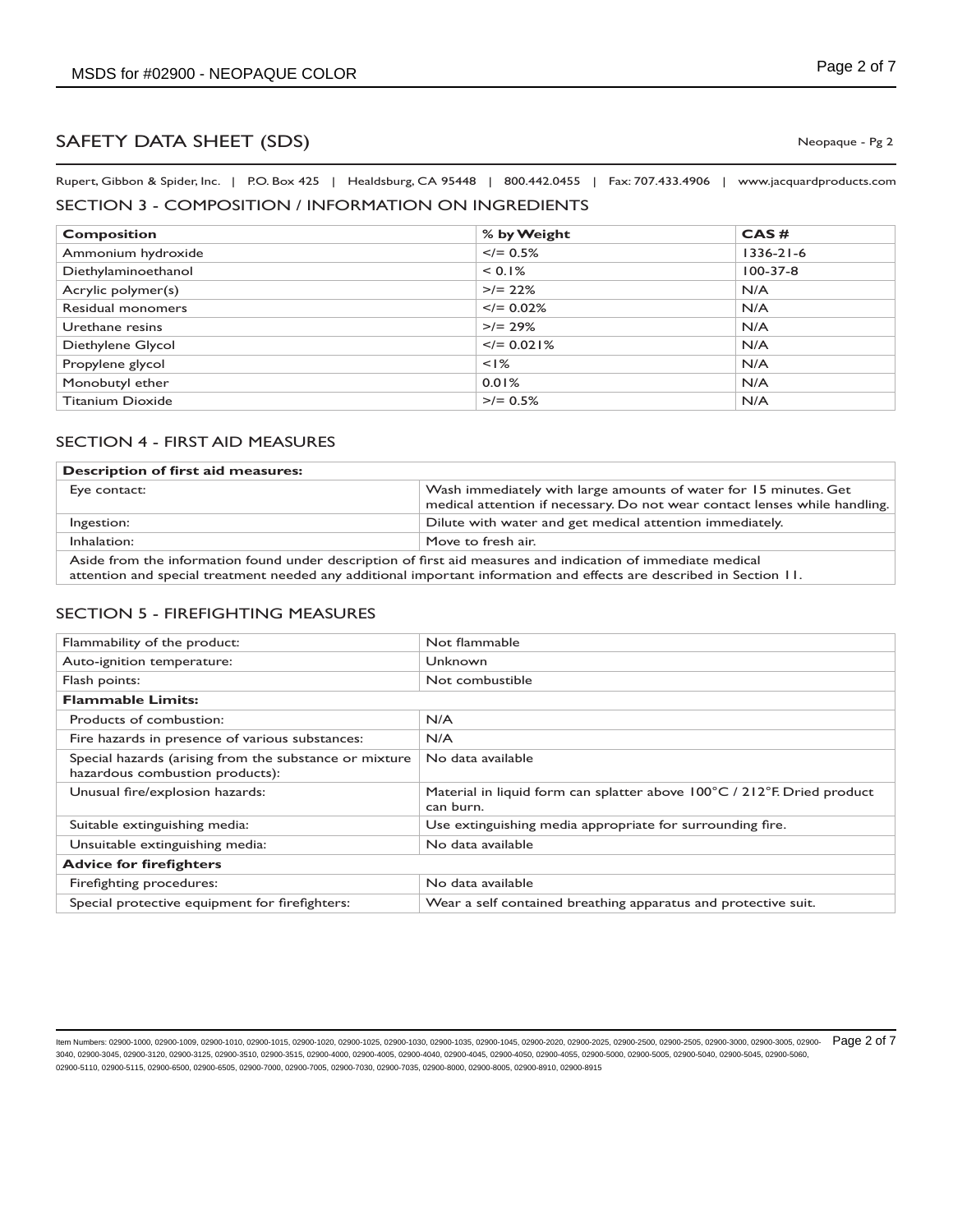Rupert, Gibbon & Spider, Inc. | P.O. Box 425 | Healdsburg, CA 95448 | 800.442.0455 | Fax: 707.433.4906 | www.jacquardproducts.com

#### SECTION 6 - ACCIDENTAL RELEASE MEASURES

| Personal precautions, protective equipment and<br>emergency procedures: | Use personal protective equipment. Keep people away from the spill or<br>leak. Material may cause slippery conditions.                                                                                           |
|-------------------------------------------------------------------------|------------------------------------------------------------------------------------------------------------------------------------------------------------------------------------------------------------------|
| Methods and material for containment and clean up:                      | Contain the spill immediately with inert material such as kitty litter, sand<br>or earth. Transfer the spilled paint and solid material to separate suitable<br>containers for recovery or responsible disposal. |
| Environmental procedures:                                               | Caution keep spills and cleaning runoff out of municipal sewers and open<br>bodies of water.                                                                                                                     |

## SECTION 7 - HANDLING AND STORAGE

| Precautions for safe handling:                                  | Avoid contact with eyes skin and clothing. Wash their release after<br>handling. Keep jars and containers tightly closed when not in use.                                                                                                                                                                                                 |
|-----------------------------------------------------------------|-------------------------------------------------------------------------------------------------------------------------------------------------------------------------------------------------------------------------------------------------------------------------------------------------------------------------------------------|
| Conditions for safe storage including any<br>incompatibilities: | Do not freeze. Product stability will be affected. Stir or shake well before<br>use.                                                                                                                                                                                                                                                      |
| Storage stability/storage temperature:                          | 1-49°C / 434-120°F. Do not freeze. Formaldehyde may be generated<br>under acidic conditions. Maintain adequate ventilation under these con-<br>ditions to prevent exposure to formaldehyde above the recommended<br>ceiling of 0.3 ppm. Acidic conditions will also affect stability of product.<br>Avoid acidic conditions for material. |

## SECTION 8 - EXPOSURE CONTROLS / PERSONAL PROTECTION

| Individual protection measures, such as personal protective equipment: |                                                                                                               |
|------------------------------------------------------------------------|---------------------------------------------------------------------------------------------------------------|
| Eye/face protection:                                                   | Safety glasses with side shields.                                                                             |
| Skin and hand protection:                                              | Gloves                                                                                                        |
| Protective measures:                                                   | Facilities storing or utilizing this material and large volume should be<br>equipped with an eyewash station. |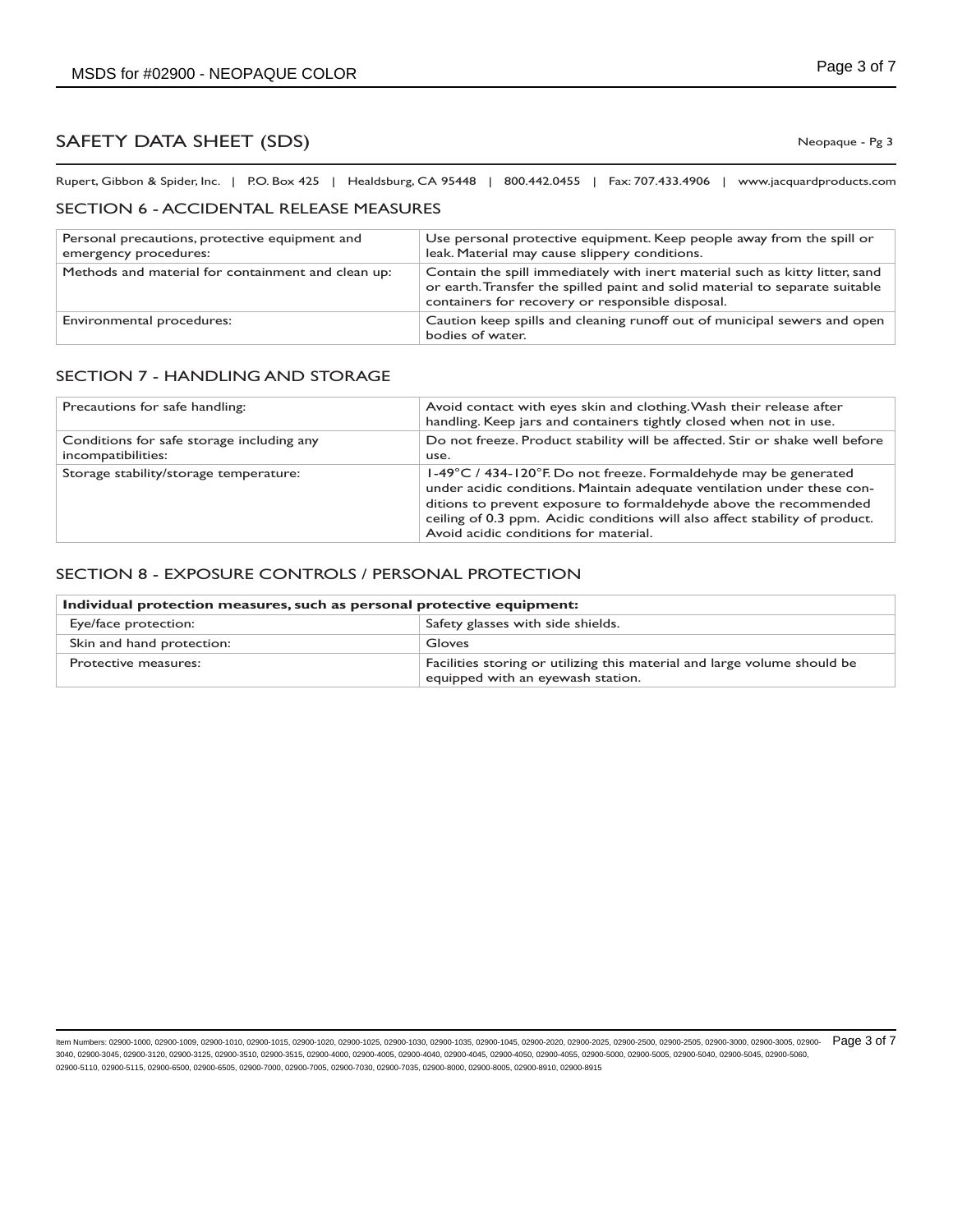Rupert, Gibbon & Spider, Inc. | P.O. Box 425 | Healdsburg, CA 95448 | 800.442.0455 | Fax: 707.433.4906 | www.jacquardproducts.com

# SECTION 9 - PHYSICAL AND CHEMICAL PROPERTIES

| <b>General information:</b>                             |                                              |  |
|---------------------------------------------------------|----------------------------------------------|--|
| Physical state and appearance:                          | Colored liquid. Low-medium viscosity liquid. |  |
| Color:                                                  | See label color of product                   |  |
| Type of Odor:                                           | Slight acrylic odor                          |  |
| Odor threshold:                                         | N/A                                          |  |
| Important health, safety and environmental information: |                                              |  |
| Taste:                                                  | N/A                                          |  |
| Molecular weight:                                       | N/A                                          |  |
| pH (1% soln/water):                                     | 9.5                                          |  |
| Specific gravity:                                       | 1.2                                          |  |
| Relative density (water=1):                             | $+/- 1.2$                                    |  |
| Freezing point:                                         | $0^{\circ}$ C / 32 $^{\circ}$ F              |  |
| <b>Boiling points:</b>                                  | 100°C / 212°F                                |  |
| Melting point:                                          | No data available                            |  |
| Flash point:                                            | Non-combustible                              |  |
| Evaporation rate (butyl ecetate=1):                     | $\leq$                                       |  |
| Flammability (solid, gas)                               | N/A                                          |  |
| Lower explosion limit:                                  | N/A                                          |  |
| Upper explosion limit:                                  | N/A                                          |  |
| Critical temperature:                                   | 22.665 @ 20°C water                          |  |
| Vapor pressure:                                         | N/A                                          |  |
| Vapor density:                                          | N/A                                          |  |
| Volatility:                                             | $< 30\%$                                     |  |
| Water/oil dist. coeff.                                  | N/A                                          |  |
| lonicity (in water):                                    | Anionic                                      |  |
| Dispersion properties:                                  | Suspension                                   |  |
| Solubility in water:                                    | <b>Dilutible</b>                             |  |
| Auto-ignition temp:                                     | N/A                                          |  |
| Decomposition temp:                                     | N/A                                          |  |
| Viscosity:                                              | 4000-46000 cps                               |  |
| Kinetic viscosity:                                      | N/A                                          |  |
| <b>Explosive properties:</b>                            | N/A                                          |  |
| Oxidizing properties:                                   | N/A                                          |  |
| Molecular weight:                                       | N/A                                          |  |

## SECTION 10 - STABILITY AND REACTIVITY

| Reactivity:                                                                                                                                                                                                                                   | No data available                                |  |
|-----------------------------------------------------------------------------------------------------------------------------------------------------------------------------------------------------------------------------------------------|--------------------------------------------------|--|
| Chemical stability:                                                                                                                                                                                                                           | <b>Stable</b>                                    |  |
| Possibility of hazardous reactions:                                                                                                                                                                                                           | None known - product may undergo polymerization  |  |
| Conditions to avoid:                                                                                                                                                                                                                          | Extreme cold or heat                             |  |
| Incompatible materials:                                                                                                                                                                                                                       | Strong acids                                     |  |
| <b>Hazardous decomposition products:</b>                                                                                                                                                                                                      | Thermal decomposition may yield acrylic monomers |  |
| Page 4 of 7<br>ltem Numbers: 02900-1000, 02900-1009, 02900-1010, 02900-1015, 02900-1020, 02900-1025, 02900-1030, 02900-1035, 02900-1045, 02900-2020, 02900-2025, 02900-2500, 02900-2505, 02900-3005, 02900-3005, 02900-2025, 02900-2505, 0290 |                                                  |  |

3040, 02900-3045, 02900-3120, 02900-3125, 02900-3510, 02900-3515, 02900-4000, 02900-4005, 02900-4040, 02900-4045, 02900-4050, 02900-4055, 02900-5000, 02900-5005, 02900-5040, 02900-5045, 02900-5060, 02900-5110, 02900-5115, 02900-6500, 02900-6505, 02900-7000, 02900-7005, 02900-7030, 02900-7035, 02900-8000, 02900-8005, 02900-8910, 02900-8915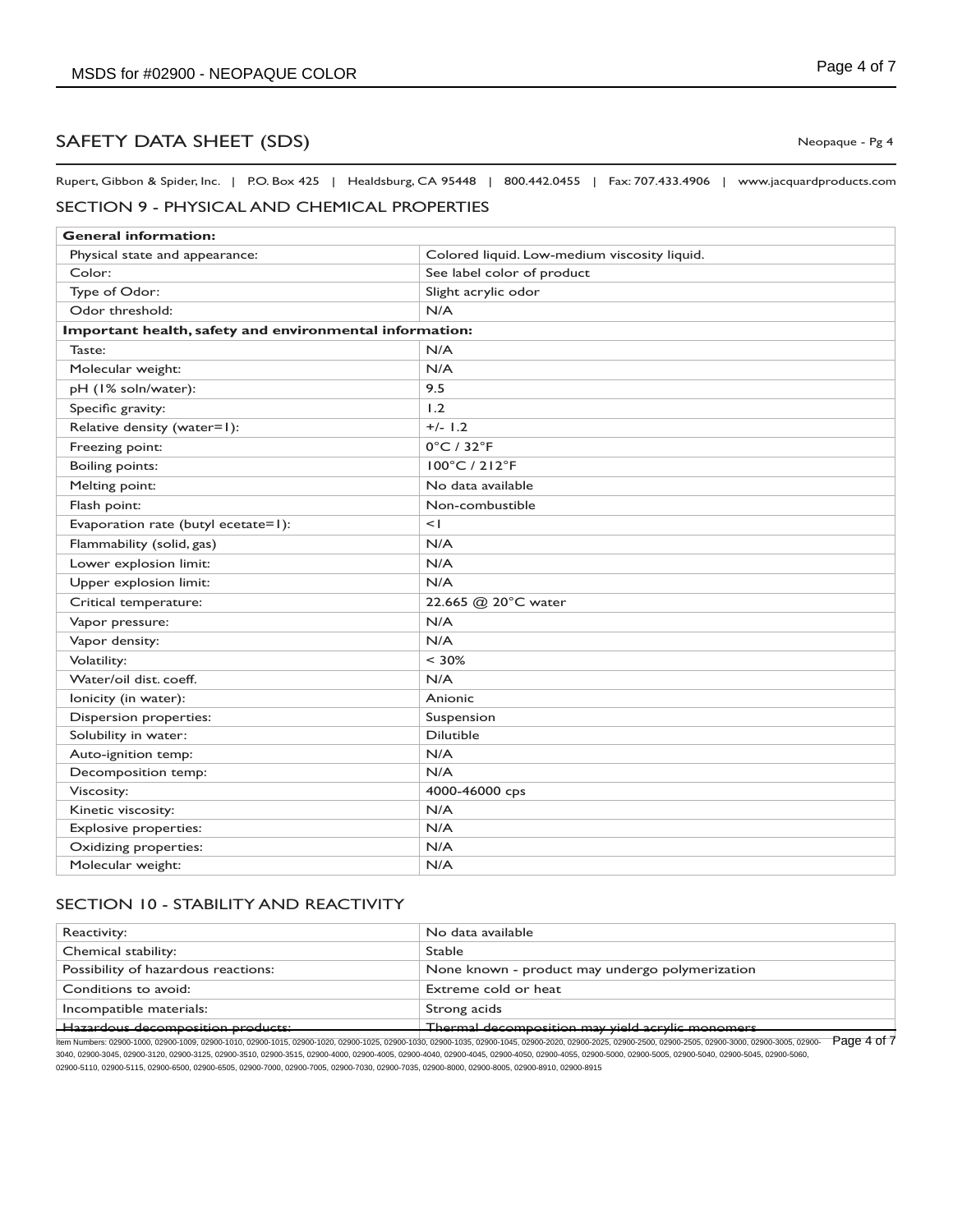Rupert, Gibbon & Spider, Inc. | P.O. Box 425 | Healdsburg, CA 95448 | 800.442.0455 | Fax: 707.433.4906 | www.jacquardproducts.com

## SECTION 11 - TOXICOLOGICAL INFORMATION

| Skin corrosion/irritation:               | Skin irritation may occur                                                 |
|------------------------------------------|---------------------------------------------------------------------------|
| Serious eye damage/irritation:           | No eye irritation                                                         |
| Sensitization:                           | No data available                                                         |
| Specific target organ systemic toxicity: | No data available                                                         |
| Carcinogenicity:                         | No data available                                                         |
| Reproductive toxicity:                   | No data available                                                         |
| Mutagenicity:                            | No data available                                                         |
| Aspiration hazard:                       | No data available                                                         |
| Components influencing toxicology:       | <b>Residual Monomers</b>                                                  |
| Acrylic polymers:                        | Acute inhalation toxicity: The LC50 has not been determined at this time. |
| Residual monomers:                       | No information at this time.                                              |
| Acute inhalation toxicity:               | The LC50 has not been determined at this time.                            |

## SECTION 12 - ECOLOGICAL INFORMATION

| General information:           | No information available at this time.          |
|--------------------------------|-------------------------------------------------|
| Acrylic polymers:              | Acute toxicity to fish: no relevant data found. |
| Residual monomers:             | Acute toxicity to fish: no relevant data found. |
| Persistence and degradability: | N/A                                             |
| Acrylic polymers:              | Biodegradability: no relevant data found.       |
| Residual monomers:             | N/A                                             |
| Biodegradability:              | No relevant data found.                         |
| Bioacumulation potential:      | N/A                                             |
| Acrylic polymers:              | N/A                                             |
| Bioacumulation:                | No relevant data found.                         |
| Residual monomers:             | N/A                                             |
| Bioacumulation:                | No relevant data found.                         |
| Mobility in soil:              | No relevant data found.                         |

## SECTION 13 - DISPOSAL CONSIDERATIONS

| $\mathsf{Waste\,\,treatment\,\,methods:}$ |                                              |
|-------------------------------------------|----------------------------------------------|
| <b>Waste Disposal:</b>                    | Dispose in accordance with local regulation. |

#### SECTION 14 - TRANSPORT INFORMATION

Not Regulated/Not dangerous according to the above specifications.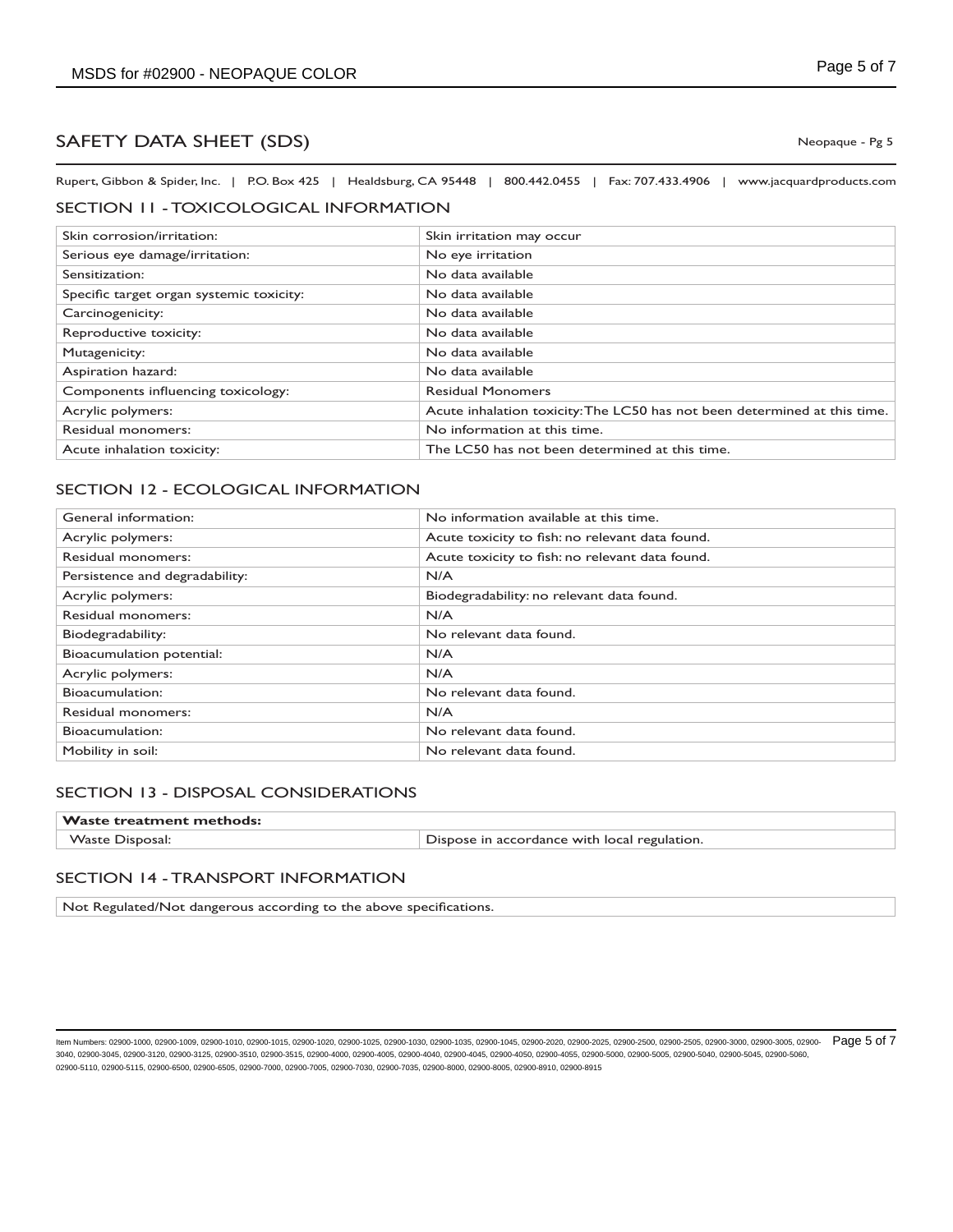Rupert, Gibbon & Spider, Inc. | P.O. Box 425 | Healdsburg, CA 95448 | 800.442.0455 | Fax: 707.433.4906 | www.jacquardproducts.com

## SECTION 15 - REGULATORY INFORMATION

| <b>OSHA Hazard Communication Standard</b>                                                                                                              | This product is considered non-hazardous under the OSHA<br>Hazard Communication Standard (29 CFR 1910.1200).                                                                                                                                                                                                                                         |
|--------------------------------------------------------------------------------------------------------------------------------------------------------|------------------------------------------------------------------------------------------------------------------------------------------------------------------------------------------------------------------------------------------------------------------------------------------------------------------------------------------------------|
| Superfund Amendments and Reauthorization Act of 1986 Title<br>III (Emergency Planning and Community Right-to-Know Act of<br>1986) Sections 311 and 312 | This product is not a hazardous chemical under 29 CFR<br>1910.1200, and therefore is not covered by Title III of<br>SARA.                                                                                                                                                                                                                            |
| Superfund Amendments and Reauthorization Act of 1986 Title<br>III (Emergency Planning and Community Right-to-Know Act of<br>1986) Section 313          | This product does not contain any chemicals which are listed in<br>Section 313 at or above de minimis concentrations.                                                                                                                                                                                                                                |
| Comprehensive Environmental Response, Compensation, and<br>Liability Act of 1980 (CERCLA) Section 103                                                  | Releases of this material to air, land, or water are not reportable<br>to the National Response Center under the Comprehensive<br>Environmental Response, Compensation, and Liability Act<br>(CERCLA) or to state and local emergency planning committees<br>under the Superfund Amendments and Reauthorization Act<br>(SARA) Title III Section 304. |
| Pennsylvania                                                                                                                                           | Any material listed as "Not Hazardous" in the CAS REG NO.<br>column of SECTION 2, Composition/Information On Ingredi-<br>ents, of this SDS is a trade secret under the provisions of the<br>Pennsylvania Worker and Community Right-to-Know Act.                                                                                                     |
| United States TSCA Inventory (TSCA)                                                                                                                    | All components of this product are in compliance with the<br>inventory listing requirements of the U.S. Toxic Substances<br>Control Act (TSCA) Chemical Substance Inventory.                                                                                                                                                                         |
| California Prop 65                                                                                                                                     | This product does NOT contain any chemicals known to the<br>state of California to cause cancer.                                                                                                                                                                                                                                                     |

## SECTION 16 - OTHER INFORMATION

#### **Disclaimer:**

The information contained in this SDS is based on data from sources considered to be reliable but Rupert, Gibbon & Spider, Inc. does not guarantee the accuracy or completeness thereof. Rupert, Gibbon & Spider, Inc. urges each customer or recipient of this SDS to study it carefully to become aware of and understand the hazards associated with this product. The reader should consider consulting reference works or individuals who are experts in ventilation, toxicology or fire and understand the data in this SDS.

#### **Revision Date: 03/03/2020**

| <b>National Chemical Inventories:</b>                                                                 |                   |
|-------------------------------------------------------------------------------------------------------|-------------------|
| All components of this product are listed on the following chemical substance inventories: TSCA (USA) |                   |
| <b>DSL</b>                                                                                            | (Canada)          |
| <b>EINECS</b>                                                                                         | (Europe)          |
| <b>ENCS</b>                                                                                           | (Japan) ECL       |
|                                                                                                       | (Korea)           |
| <b>AICS</b>                                                                                           | (Australia) NZIoC |
|                                                                                                       | (New Zealand)     |
| <b>PICCS</b>                                                                                          | (Philippines)     |
| <b>IECSC</b>                                                                                          | (China)           |